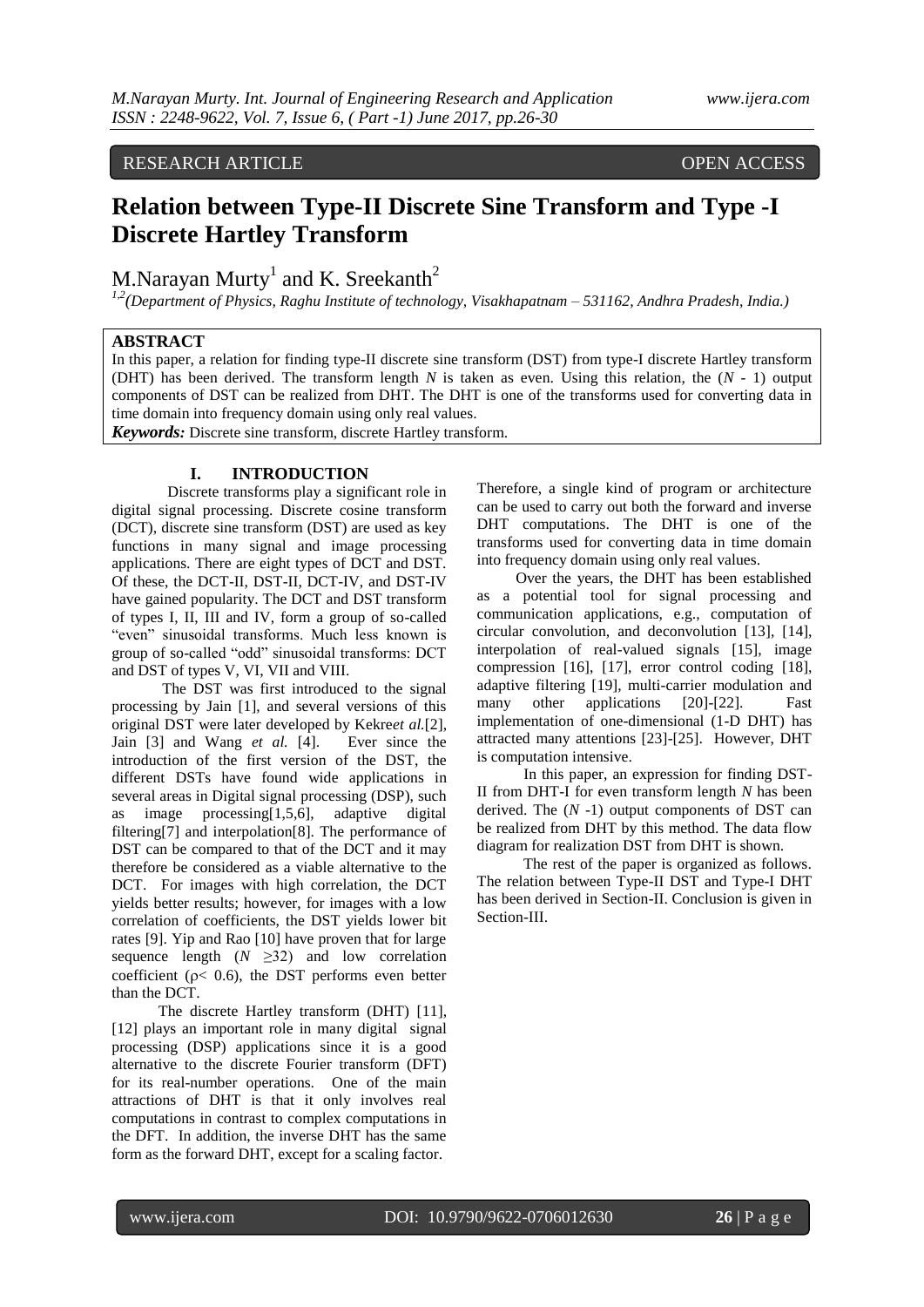#### **II. RELATION BETWEEN TYPE-II DST AND TYPE-I DHT**

Let  $x(n)$ ,  $n = 0,1,2,..., N - 1$ , be the input data array. Then, the one- dimensional type - II DST can be defined as

$$
Y(k) = \sqrt{\frac{2}{N}} c_k \sum_{n=0}^{N-1} x(n) \sin \left[ \frac{k(2n+1)\pi}{2N} \right] \quad \text{for } k = 1, 2, ..., N \tag{1}
$$

where  $Y(k)$  represents the transformed data. The value of  $c_k$  is given by  $\epsilon$   $\epsilon$ 

$$
C_k = \begin{cases} 1/\sqrt{2} & \text{if } k = N \\ 1 & \text{otherwise} \end{cases}
$$

Without loss of generality, the scale factor  $\frac{2}{N}$  $\frac{2}{N}c_k$  in (1) can be omitted. After omitting the scale factor, (1) can be written as

$$
Y(k) = \sum_{n=0}^{N-1} x(n) \sin \left[ \frac{k(2n+1)\pi}{2N} \right] \quad \text{for } k = 1, 2, ..., N \tag{2}
$$

The one-dimensional type-1 DHT of input sequence  $\{u(n): n = 0,1,2,..., N-1\}$  is defined as

$$
H(k) = \frac{1}{\sqrt{N}} \sum_{n=0}^{N-1} u(n) \cos\left(\frac{2\pi k n}{N}\right) \quad \text{for } k = 0, 1, 2, \dots, N-1 \tag{3}
$$

where  $cas\theta = cos \theta + sin \theta$ . Ignoring the scale factor  $1/\sqrt{N}$ , (3) can be written as

$$
H(k) = \sum_{n=0}^{N-1} u(n) \cos\left(\frac{2\pi k n}{N}\right) \qquad \text{for } k = 0, 1, 2, \dots, N-1 \tag{4}
$$

Taking the transform length *N* as even, define  
\n
$$
u(n) = \begin{cases}\nx(2n) & \text{if } n = 0, 1, 2, \dots, \frac{N}{2} - 1 \\
x(2N - 2n - 1) & \text{if } n = \frac{N}{2}, \dots, N - 1\n\end{cases}
$$
\n(5)

Substituting (5) in (4), we have

$$
H(k) = \sum_{n=0}^{\frac{N}{2}-1} x(2n) \cos\left(\frac{2\pi k n}{N}\right) + \sum_{n=\frac{N}{2}}^{N-1} x(2N - 2n - 1) \cos\left(\frac{2\pi k n}{N}\right)
$$
  
for  $k = 0, 1, 2, ..., N - 1$  (6)

Since,  $2n$  is even, the first term in RHS of (6) is written as N

$$
\sum_{n=0}^{\infty} x(2n) \cos\left(\frac{2\pi kn}{N}\right) = \sum_{m \text{ even}} x(m) \cos\left(\frac{m\pi k}{N}\right)
$$
\n(7)

\ncond term in RHS of (6), we obtain

Expanding the second term in RHS of (6), we obtain  $\sum_{N}^{N-1} x(2N - 2n - 1)$ cas  $\left(\frac{2}{n}\right)$  $\frac{N-1}{n} \frac{N}{2N} \left(2N - 2n - 1\right) \frac{2\pi k n}{N}$  $\int_{n=\frac{N}{2}}^{N-1} x(2N-2n-1)cas\left(\frac{2n\pi}{N}\right) =$ 

$$
x(N-1)cas(\pi k) + x(N-3)cas\left(\pi k + \frac{2\pi k}{N}\right) + \dots + x(1)cas\left(2\pi k - \frac{2\pi k}{N}\right)
$$
\n(8)  
\nfor k = 0,1,2, ..., N-1

In the first term of RHS of the above expression,

$$
cas(\pi k) = cas(-\pi k) \tag{9}
$$

The second term in RHS of (8) can be expressed as

$$
x(N-3)cas\left(\pi k + \frac{2\pi k}{N}\right) = x(N-3)cas\left[2\pi k - (N-2)\frac{\pi k}{N}\right]
$$
  
=  $x(N-3)\left\{\cos\left[2\pi k - (N-2)\frac{\pi k}{N}\right] + \sin\left[2\pi k - (N-2)\frac{\pi k}{N}\right]\right\}$   
=  $x(N-3)\left\{\cos\left[(N-2)\frac{\pi k}{N}\right] - \sin\left[(N-2)\frac{\pi k}{N}\right]\right\}$   
=  $x(N-3)\left\{\cos\left[-(N-2)\frac{\pi k}{N}\right] + \sin\left[-(N-2)\frac{\pi k}{N}\right]\right\}$   
=  $x(N-3)cas\left[-(N-2)\frac{\pi k}{N}\right]$  (10)

Similarly, the last term in RHS of (8) can be written as

$$
x(1) \, \text{cas} \left( 2\pi k - \frac{2\pi k}{N} \right) = x(1) \, \text{cas} \left( -\frac{2\pi k}{N} \right) \tag{11}
$$

Substituting (9),(10) and (11) in RHS of (8) and reversing the order of terms in RHS, we obtain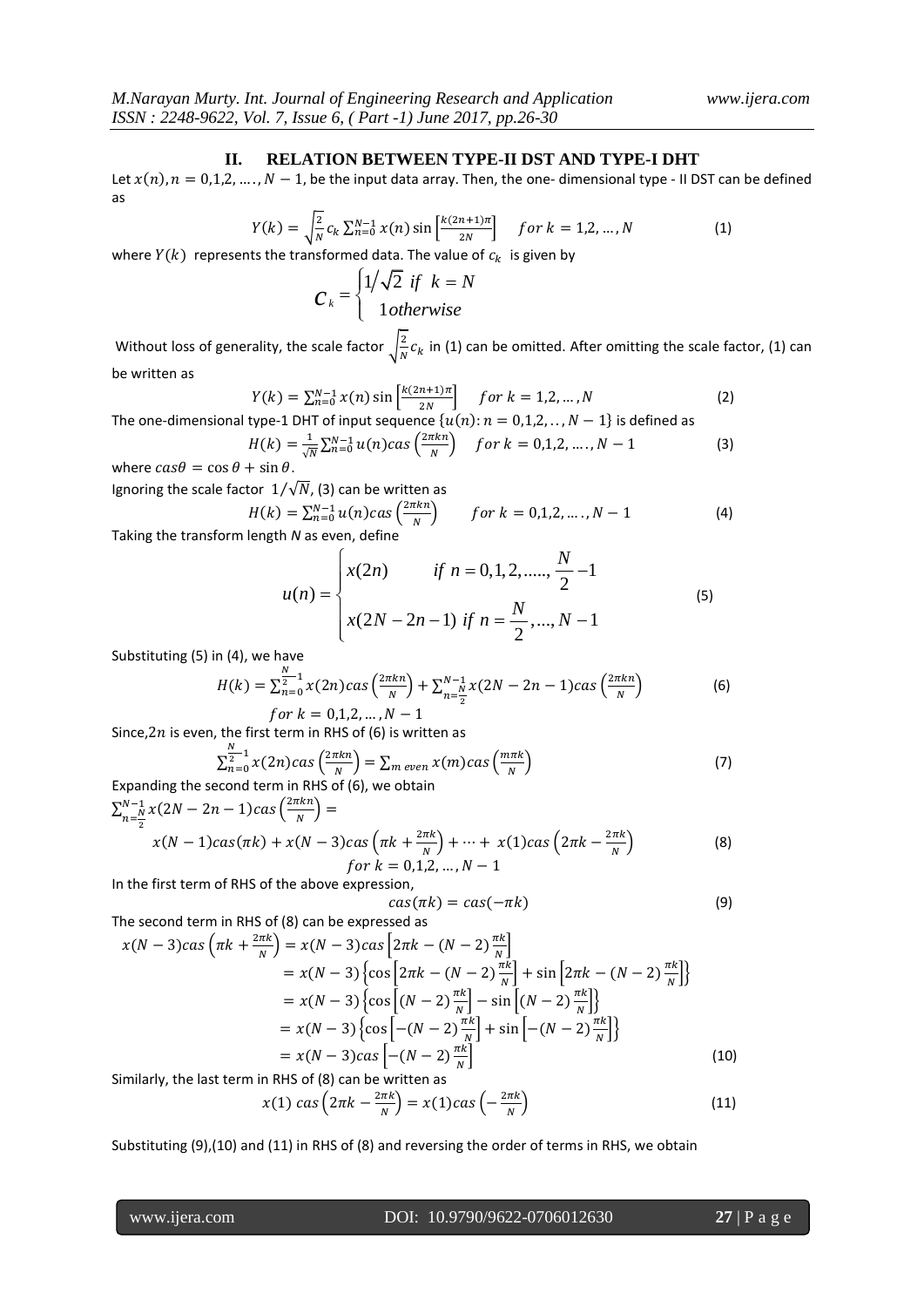$$
\sum_{n=\frac{N}{2}}^{N-1} x(2N-2n-1) \cos\left(\frac{2\pi kn}{N}\right) = x(1) \cos\left(-\frac{2\pi k}{N}\right) + \dots + x(N-3) \cos\left[-(N-2)\frac{\pi k}{N}\right] + x(N-1) \cos(-\pi k)
$$

or 
$$
\sum_{n=\frac{N}{2}}^{N-1} x(2N-2n-1)cas\left(\frac{2\pi kn}{N}\right) = \sum_{m \text{ odd}} x(m)cas\left[-\frac{(m+1)\pi k}{N}\right]
$$
 (12)  
for  $k = 0,1,2,...,N-1$ 

Substituting (7) and (12) in (6), we get

$$
H(k) = \sum_{m \text{ even}} x(m) \cos\left(\frac{m\pi k}{N}\right) + \sum_{m \text{ odd}} x(m) \cos\left[-\frac{(m+1)\pi k}{N}\right]
$$
(13)

Multiplying (13) with  $cas(-\frac{\pi}{2})$  $\frac{n\kappa}{2N}$ ), we have

$$
H(k)cas\left(-\frac{\pi k}{2N}\right) = \sum_{m \text{ even}} x(m)cas\left(\frac{m\pi k}{N}\right) cas\left(-\frac{\pi k}{2N}\right) + \sum_{m \text{ odd}} x(m)cas\left[-\frac{(m+1)\pi k}{N}\right] cas\left(-\frac{\pi k}{2N}\right)
$$
\n
$$
for\ k = 0,1,2,...,N-1
$$
\n(14)

Consider the identity

$$
\cos \theta \cos \phi = \cos(\theta - \phi) + \sin(\theta - \phi) \tag{15}
$$

Using (15) in RHS of (14), we obtain

$$
H(k)cas \left(-\frac{\pi k}{2N}\right) = \sum_{m \text{ even}} x(m) \left[ cos \left(\frac{m\pi k}{N} + \frac{\pi k}{2N}\right) + sin \left(\frac{m\pi k}{N} + \frac{\pi k}{2N}\right) \right] + \sum_{m \text{ odd}} x(m) \left[ cos \left\{-\frac{\pi k}{2N} + \frac{(m+1)\pi k}{N}\right\} + sin \left\{-\frac{\pi k}{2N} + \frac{(m+1)\pi k}{N}\right\} \right] or \quad H(k)cas \left(-\frac{\pi k}{2N}\right) = \sum_{m \text{ even}} x(m) \left[ cos \frac{(2m+1)\pi k}{2N} + sin \frac{(2m+1)\pi k}{2N} \right] + \sum_{m \text{ odd}} x(m) \left[ cos \frac{(2m+1)\pi k}{2N} + sin \frac{(2m+1)\pi k}{2N} \right] for \quad k = 0,1,2,..., N-1
$$
 (16)

Replacing k by  $(N-k)$  in (13), we have

Multiplying (17) with 
$$
\left[-\frac{m\pi(N-k)}{N}\right] + \sum_{m \text{ odd}} x(m) \cos\left[-\frac{(m+1)\pi(N-k)}{N}\right]
$$
 (17)  
\nMultiplying (17) with  $\left[-\cos\left(\frac{\pi k}{N}\right)\right]$ , we obtain

tiplying (17) with 
$$
\left[-\cos\left(\frac{n\kappa}{2N}\right)\right]
$$
, we obtain  
\n
$$
-H(N-k)\cos\left(\frac{\pi k}{2N}\right) = -\sum_{m \text{ even}} x(m)\cos\left[\frac{m\pi(N-k)}{N}\right] \cos\left(\frac{\pi k}{2N}\right)
$$
\n
$$
-\sum_{m \text{ odd}} x(m)\cos\left[-\frac{(m+1)\pi(N-k)}{N}\right] \cos\left(\frac{\pi k}{2N}\right)
$$
\nfor  $k = 0,1,2,...,N-1$  (18)

Using the identity (15) in RHS of (18), we have

$$
-H(N-k)cas\left(\frac{\pi k}{2N}\right) = -\sum_{m \text{ even}} x(m) \left[ \cos\left\{\frac{m\pi(N-k)}{N} - \frac{\pi k}{2N}\right\} + \sin\left\{\frac{m\pi(N-k)}{N} - \frac{\pi k}{2N}\right\} \right] - \sum_{m \text{ odd}} x(m) \left[ \cos\left\{\frac{\pi k}{2N} + \frac{(m+1)\pi(N-k)}{N}\right\} + \sin\left\{\frac{\pi k}{2N} + \frac{(m+1)\pi(N-k)}{N}\right\} \right] = -\sum_{m \text{ even}} x(m) \left[ \cos\left\{m\pi - \frac{(2m+1)\pi k}{2N}\right\} + \sin\left\{m\pi - \frac{(2m+1)\pi k}{2N}\right\} \right] - \sum_{m \text{ odd}} x(m) \left[ \cos\left\{\frac{(m+1)\pi - \frac{(2m+1)\pi k}{2N}}{2N}\right\} + \sin\left\{\frac{(m+1)\pi - \frac{(2m+1)\pi k}{2N}}{2N}\right\} \right] = -\sum_{m \text{ even}} x(m) \left[ \cos\left\{\frac{(2m+1)\pi k}{2N}\right\} - \sin\left\{\frac{(2m+1)\pi k}{2N}\right\} \right] - \sum_{m \text{ odd}} x(m) \left[ \cos\left\{\frac{(2m+1)\pi k}{2N}\right\} - \sin\left\{\frac{(2m+1)\pi k}{2N}\right\} \right] + \sum_{m \text{ odd}} x(m) \left[ -\cos\left\{\frac{(2m+1)\pi k}{2N}\right\} + \sin\left\{\frac{(2m+1)\pi k}{2N}\right\} \right] + \sum_{m \text{ odd}} x(m) \left[ -\cos\left\{\frac{(2m+1)\pi k}{2N}\right\} + \sin\left\{\frac{(2m+1)\pi k}{2N}\right\} \right]
$$
(19)

Adding (16) and (19), the cosine functions cancel and we get

$$
H(k)cas\left(-\frac{\pi k}{2N}\right) - H(N-k)cas\left(\frac{\pi k}{2N}\right) = 2\left[\sum_{\substack{m \text{ even}}} x(m) \sin\left\{\frac{(2m+1)\pi k}{2N}\right\} + \sum_{\substack{m \text{ odd}}} x(m) \sin\left\{\frac{(2m+1)\pi k}{2N}\right\}\right]
$$
  
or  $\frac{1}{2}\left[H(k)cas\left(-\frac{\pi k}{2N}\right) - H(N-k)cas\left(\frac{\pi k}{2N}\right)\right] = \sum_{m=0}^{N-1} x(m) \sin\left[\frac{k(2m+1)\pi}{2N}\right]$  (20)  
for  $k = 0,1,2,...,N-1$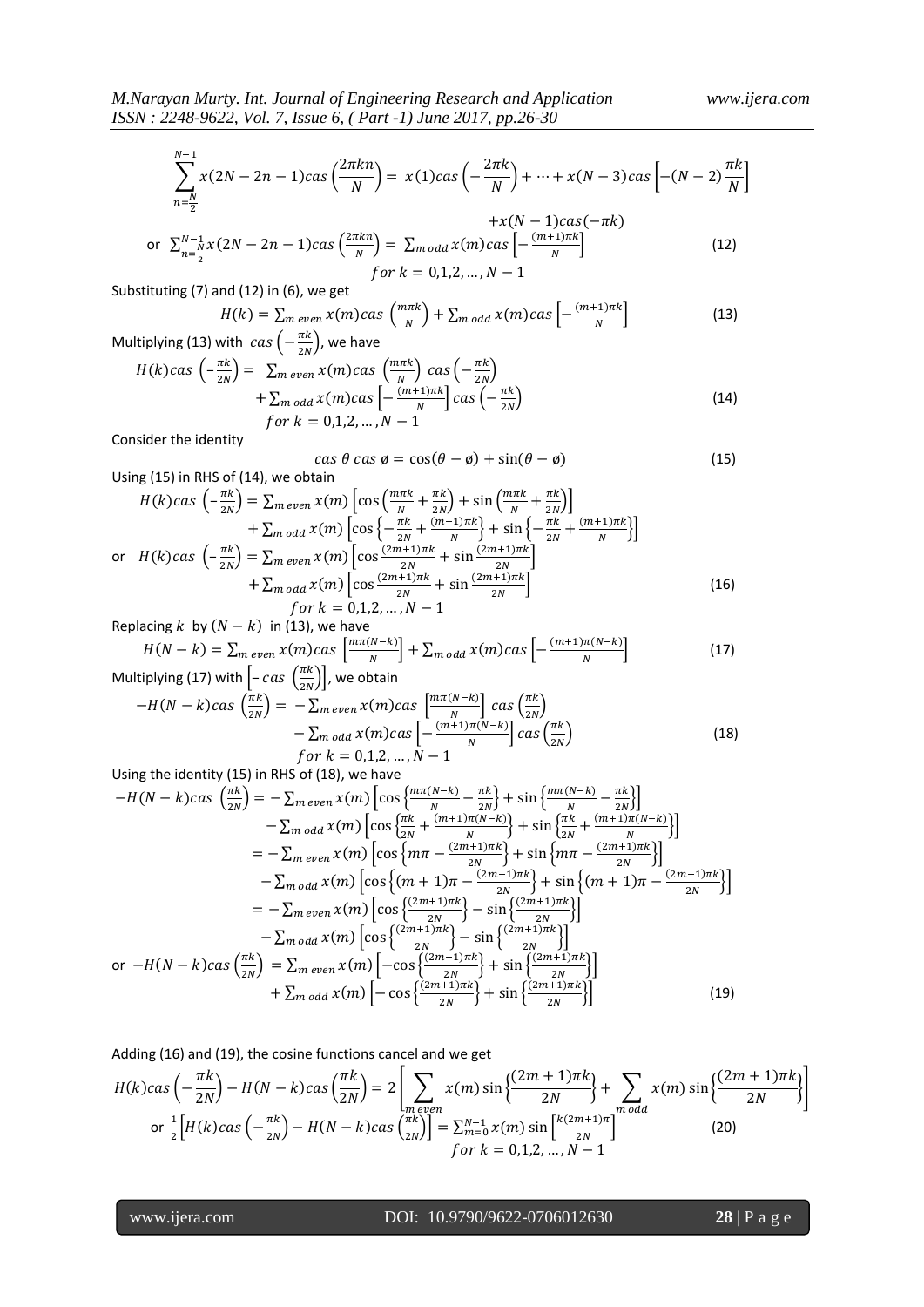According to (2), the RHS of above expression represents the type-II discrete sine transform  $Y(k)$ . Hence, we have

$$
Y(k) = \frac{1}{2} \Big[ H(k) \cos \left( -\frac{\pi k}{2N} \right) - H(N - k) \cos \left( \frac{\pi k}{2N} \right) \Big] \tag{21}
$$
  
for  $k = 0, 1, 2, ..., N - 1$ 

Since DST is given for  $k = 1, 2, ..., N$ , the  $(N - 1)$  output components  $Y(k)$  of DST can be realized from DHT using (21).  $\pi$ 

Taking 
$$
\alpha = \frac{\pi k}{2N}
$$
, the above expression (21) can be written as  
\n
$$
Y(k) = \frac{1}{2} [H(k) \cos(-\alpha) - H(N - k) \cos \alpha]
$$
\n
$$
= \frac{1}{2} [H(k) (\cos \alpha - \sin \alpha) - H(N - k) (\cos \alpha + \sin \alpha)]
$$
\n
$$
\Rightarrow Y(k) = [H(k) - H(N - k)] (\frac{1}{2} \cos \alpha) + [H(k) + H(N - k)] (-\frac{1}{2} \sin \alpha)
$$
\n(22)

The above expression gives the relation between type-II DST and type-I DHT. The (*N* -1) output components of DST-II can be realized from DHT-I using (22). The data flow diagram for computation of DST-II from DHT-I using (22) is shown in Fig.1.



**Fig.1**. Data flow diagram for computation of DST-II from DHT-I.

## **III. CONCLUSION**

In this paper, an expression for finding DST-II from DHT-I for even transform length *N* has been derived. The (*N* -1) output components of DST can be realized from DHT by this method. The data flow diagram for realization DST-II from DHT-I is shown.

#### **REFERENCES**

- [1] A.K. Jain, "A fast Karhunen-Loeve transform for a class of random processes", IEEE Trans. Commun., vol. COM-24, pp.1023-1029, September 1976.
- [2] H.B. Kekre and J.K. Solanka, " Comparative performance of various trigonometric unitary transforms for transform image coding", Int. J. Electron., vol. 44,pp.305- 315,1978.
- [3] A.K. Jain, "A sinusoidal family of unitary transforms", IEEE Trans. Patt. Anal. Machine Intell., vol. PAMI-I, pp.356-365, September 1979.
- [4] Z. Wang and B. Hunt, "The discrete W transform", Applied Math Computat., vol. 16, pp.19- 48,January 1985.
- [5] S. Cheng, "Application of the sine transform method in time of flight positron emission image reconstruction algorithms", IEEE

Trans*.* BIOMED. Eng., vol. BME-32, pp.185-192, March 1985.

- [6] K. Rose, A. Heiman, and I. Dinstein, " DCT/DST alternate transform image coding", Proc. GLOBECOM 87, vol. I,pp.426-430, November 1987.
- [7] J.L. Wang and Z.Q. Ding, "Discrete sine transform domain LMS adaptive filtering", Proc. Int. Conf. Acoust., Speech, Signal Processing,pp.260-263, 1985.
- [8] Z. Wang and L. Wang, "Interpolation using the fast discrete sine transform", Signal Processing, vol. 26, pp.131-137, 1992.
- [9] A. K. Jain, Fundamentals of Digital Image Processing, Englewood Cliffs, NJ: Prentice - Hall, 1989.
- [10] P. Yip and K.R. Rao, "On the computation and the effectiveness of discrete sine transform", Comput. Electron*.*, vol. 7,pp.45- 55,1980.
- [11] R. N. Bracewell, "Discrete Hartley transform," J. Opt. Soc. Amer., vol. 73, no. 12, pp. 1832-1835, 1983.
- [12] R. N. Bracewell, "The fast Hartley transform, " Proc. IEEE, vol. 72, pp. 1010- 1018, 1984.